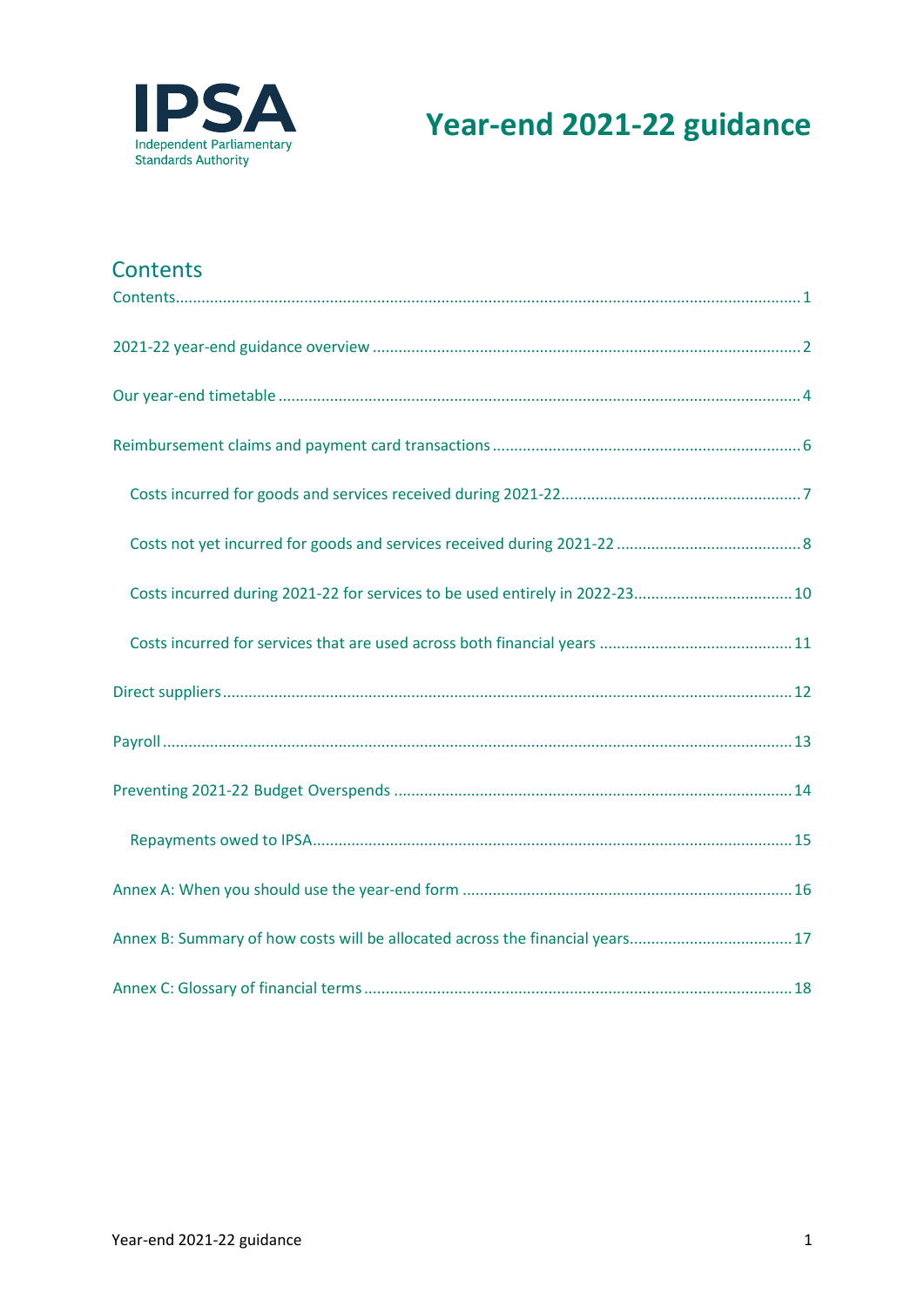## <span id="page-1-0"></span>2021-22 year-end guidance overview

Closing the year-end is a financial process that all organisations in the public, private and third sectors, need to undertake once every financial year. IPSA is responsible for completing the year-end process on behalf of MPs and we need your help and some information from you to do this.

The year-end process enables IPSA to fulfil its statutory duty to account to Parliament and provide assurance to the public on how taxpayers' money has been spent. The year-end process is also essential to ensuring that IPSA can provide MPs with accurate data about their spend against budgets and prepare the data that we use in our annual publication each year. It is important that we get it right for you.

This document sets out the information IPSA needs from you to help us complete the year-end process. It explains what the year-end financial terms mean and sets out what you need to do to make sure your business costs, payroll costs and any income, are allocated against your budgets in the correct financial year.

If at any time you need support, [please contact your account manager or payroll officer](https://outlook.office365.com/owa/calendar/IPSABookings@theipsa.org.uk/bookings/) to talk it through. We will also be running a series of year-end webinars throughout February and March.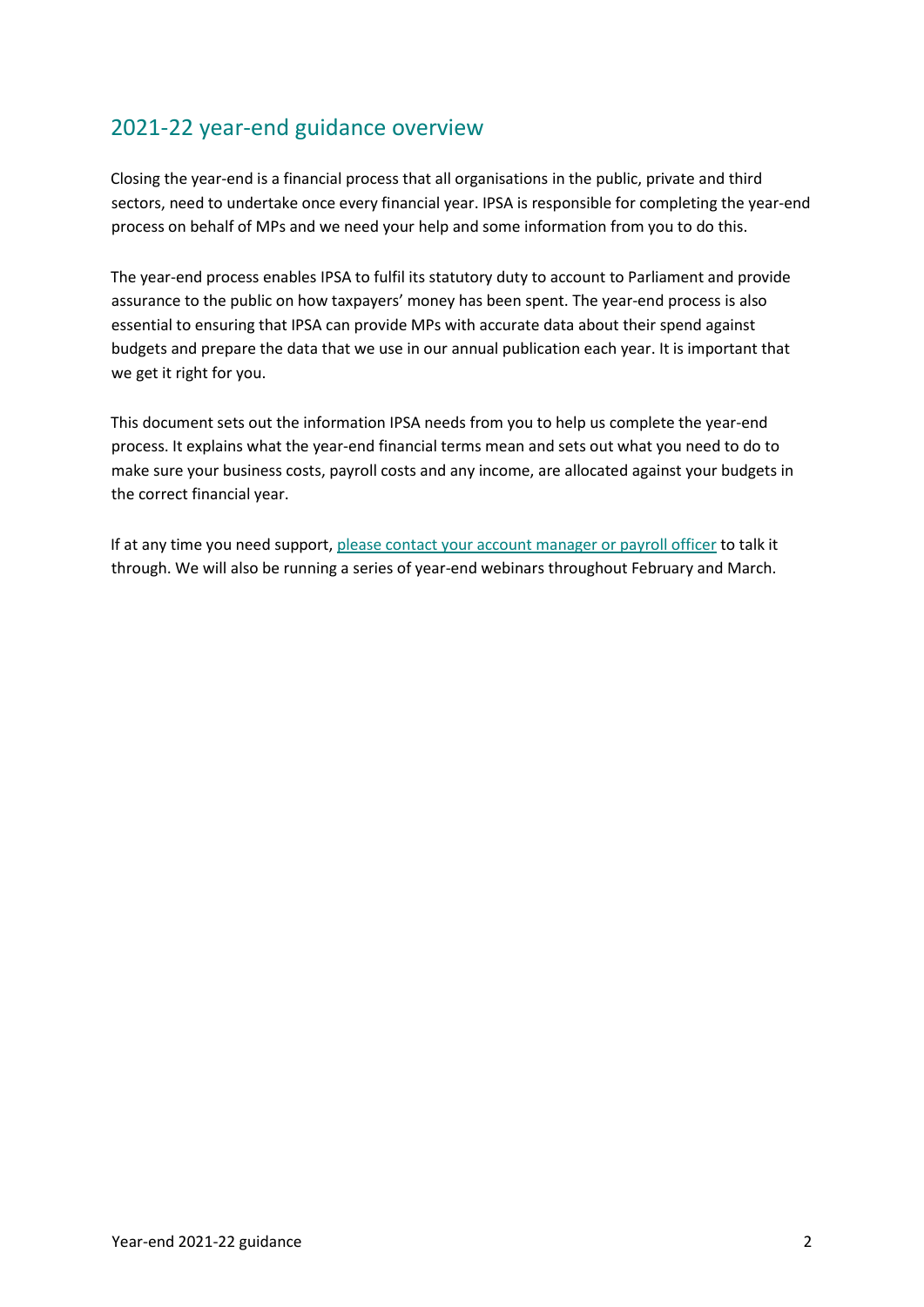#### What happens at year-end?

Any claims you make up to and including 31 March 2022 will be allocated to the 2021-22 financial year unless you ask us, on the year-end form, to move the costs to 2022-23 (you will need to include evidence on the year-end form to show us that the cost relates to goods or services to be received in 2022-23).

Any claims you make on or after 1 April 2022 will be allocated to the 2022-23 financial year unless you ask us, on the year-end form, to move the costs back to 2021-22 (you will need to include evidence that the cost relates to goods or services received in 2021-22).

There is additional guidance about how we will treat claims and purchases via the payment card or via our direct suppliers (Banner, travel, rent payments direct to landlords etc) later in this document.

IPSA complies with accepted accounting practice. This means that there are two key factors we must consider when preparing the year-end accounts:

- Costs for goods must be allocated to the **financial year in which they are received**
- Costs for services must be allocated to the **financial year in which they are used**. Sometimes this means we must split a cost over two different financial years – we explain below how to ask us to do this using the year-end form

It is your responsibility to keep your spending within your budgets and to ensure that IPSA has the information it needs to allocate your costs to the correct financial year. If we do not allocate them to the correct financial year, you may be at risk of overspending your budgets in one of the financial years and this may mean you have to pay money out of your own pocket, back to IPSA. We aim to avoid this by working with you to complete the year-end process – we need your help to do this, and we are keen to help you.

For us to allocate costs correctly, you must fill out the year-end form correctly and ensure that it is received by IPSA no later than **23:59 on 14 April 2022**.

This form, which you need to complete to tell us which claims need to be allocated to a different financial year, [can be found on our website.](https://www.ipsaonline.org.uk/guidance/reports-and-budgeting) The form contains two pages one for payroll and one for business costs which need to be filled in accordingly.

#### **The final deadline for submission is 23:59 on 14 April 2022.**

The form must be emailed t[o info@theipsa.org.uk.](mailto:info@theipsa.org.uk)

IPSA must receive the form from you by this deadline – we cannot accept confirmation of your intention to submit a form and forms received after this deadline will not be accepted.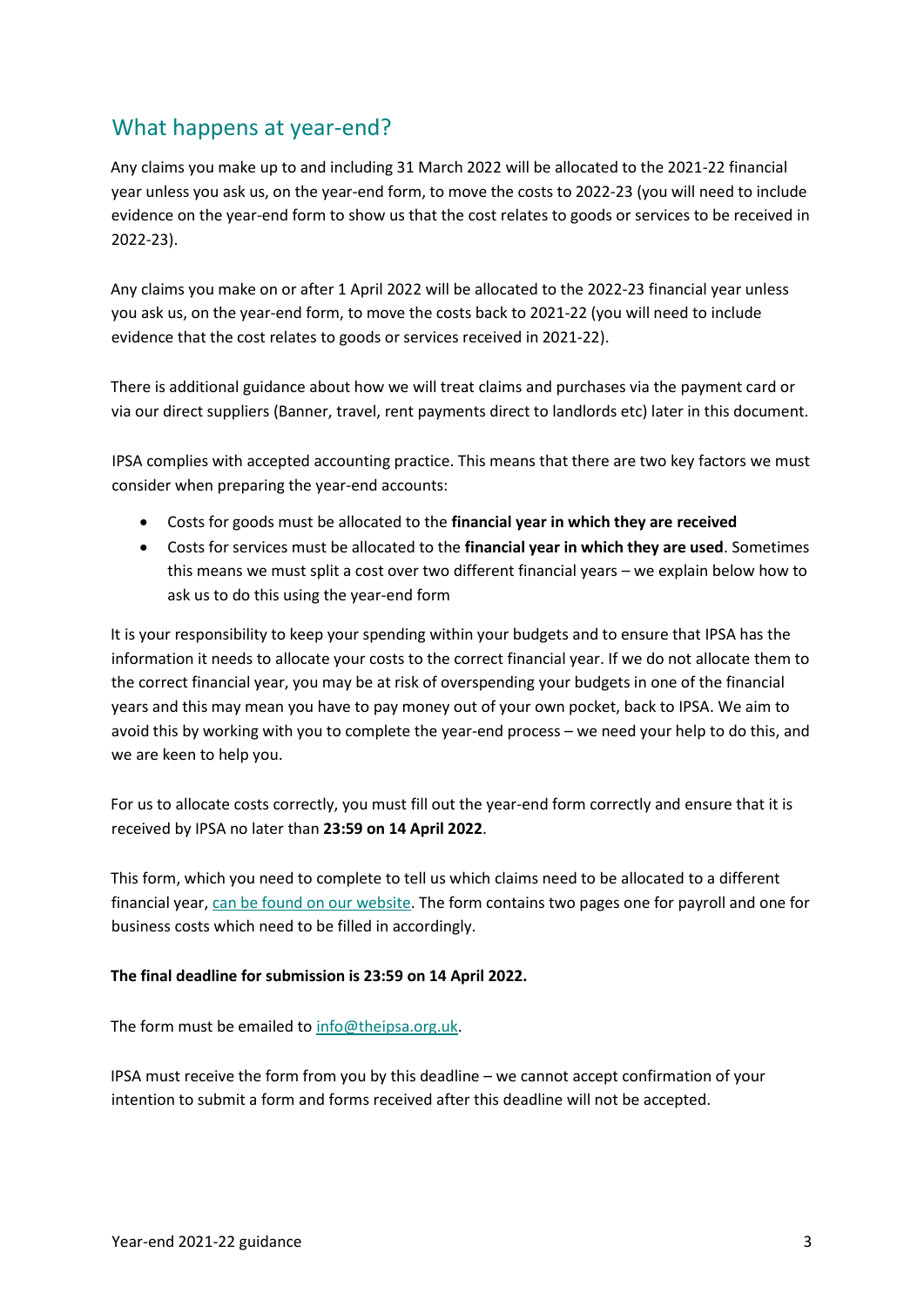## <span id="page-3-0"></span>Our year-end timetable

The year-end timetable is designed to meet IPSA's obligation to publish its Annual Report and Accounts and its Annual Publication data set and to ensure that they align. Work needs to be done by you and by teams at IPSA to get the accounts and publication data ready in advance. Please use the deadlines below to organise your own work on year-end and contact us if you need any help with the process.

The quickest and easiest way to ensure that costs related to 2021-22 are included in that year is to ensure your claims are submitted and approved by 31 March 2022. If you can't do this, you should submit a year-end form.

If we don't get a form from you by **23:59 on 14 April 2022**, any valid claims submitted to IPSA on or after 1 April 2022 will be allocated to your 2022-23 budget even if they relate to the 2021-22 year.

To ensure costs are allocated correctly at the end of the financial year, you must submit claims for 2021-22 within the deadlines set out below. If submitted afterwards, valid claims will automatically be allocated against your 2022-23 budgets. You cannot use your 2022-23 budget to prevent overspends in your 2021-22 budget.

| Area                                                                                                                                                                                                                                                                                                                                                                                                                                                                                 | <b>Submission deadline</b>   |
|--------------------------------------------------------------------------------------------------------------------------------------------------------------------------------------------------------------------------------------------------------------------------------------------------------------------------------------------------------------------------------------------------------------------------------------------------------------------------------------|------------------------------|
| Deadline to submit a completed year-end Form (payroll, accruals,<br>prepayments).                                                                                                                                                                                                                                                                                                                                                                                                    | 23:59 Thursday 14 April 2022 |
| Deadline to submit any Direct Payment Correction Forms to notify IPSA<br>of costs which need to be moved or to make changes to claims already<br>reimbursed up to and including 31 March 2022.                                                                                                                                                                                                                                                                                       | 23:59 Thursday 14 April 2022 |
| Deadline for reconciling any payment card lines from March 2022 or<br>before that you wish to allocate to 2021-22.<br>The payment card lines must be approved by IPSA by this deadline $-$ you<br>need to reconcile your lines in advance of this date to ensure the lines<br>are approved by the deadline.<br>If costs are not reconciled and expenditure accounted for by the<br>deadline, we may ask you to repay the money in accordance with the<br><b>Payment Card Policy.</b> | 23:59 Friday 29 April 2022   |
| Reimbursement Claims for 21-22 that you have included on your year-<br>end forms.<br>The claims must be approved by IPSA by this deadline $-$ you need to<br>submit your claims in advance of this date to ensure your claims are<br>approved by the deadline.                                                                                                                                                                                                                       | 23:59 Friday 13 May 2022     |
| Deadline for Contingency applications relating to 2021-22 overspends.                                                                                                                                                                                                                                                                                                                                                                                                                | 23:59 Friday 29 July 2022    |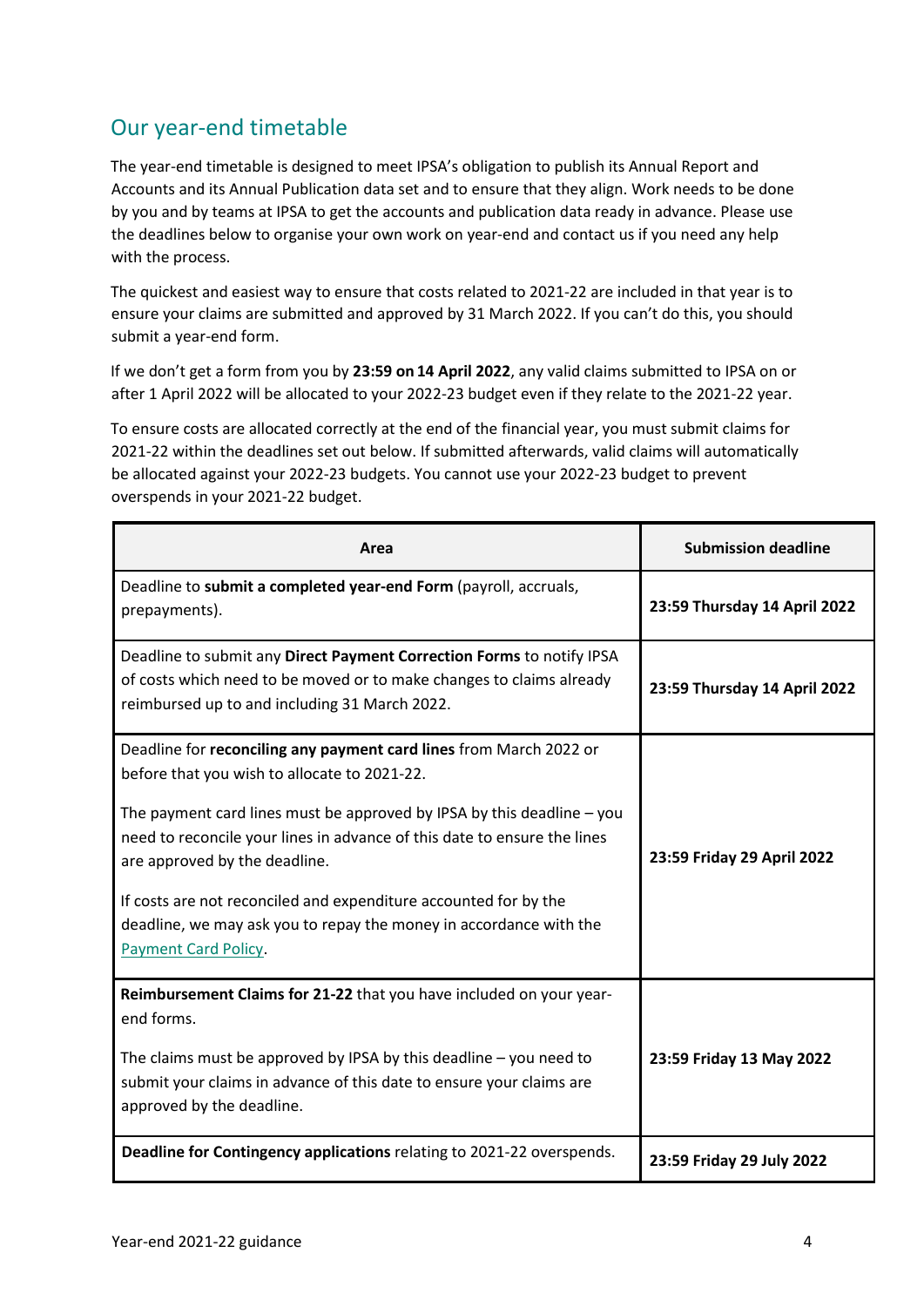#### *All valid claims submitted after the deadline, will still be paid, but they will be allocated against your 2022-23 budgets.*

Please remember:

- You have until **23:59 on Thursday 14 April** to submit a year-end form.
- You have until **23:59 on Friday 13 May 2022** to ensure the claims that you have included on your year-end form are submitted and approved. If claims are not approved by this date, they will be assigned to 2022-23.
- Any claims submitted outside of the Scheme rules will not be paid unless there are exceptional circumstances.
- Year-end forms will be reviewed against claims submitted by the 13 May deadline to ensure that the estimation of the cost is reasonable, and that the expenditure is allocated accordingly.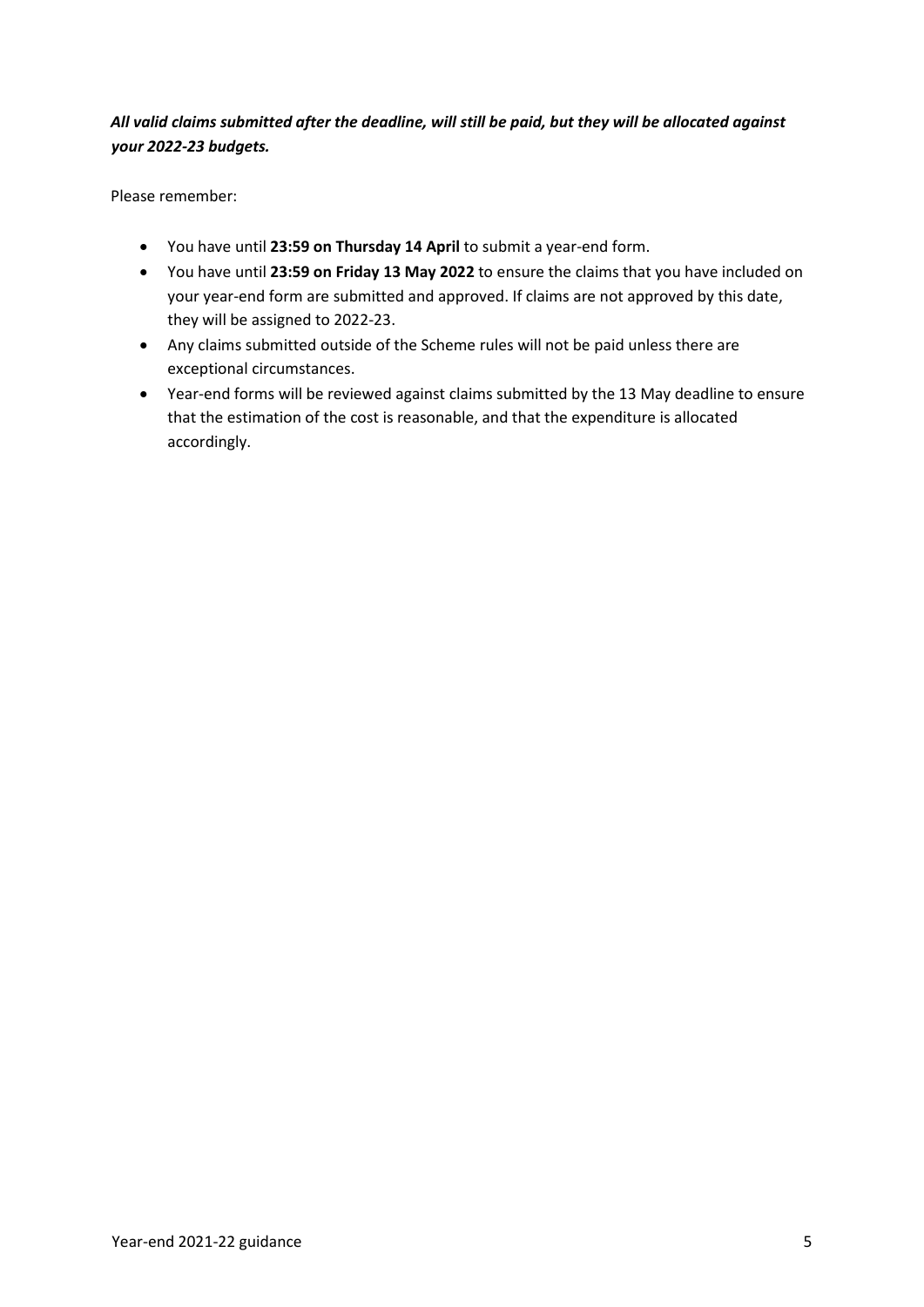## <span id="page-5-0"></span>Reimbursement claims and payment card transactions

Costs for goods must be allocated to the financial year in which they are **received** and costs for services must be allocated to the financial year in which they are **used**, not when they are paid for.

This section tells you the actions you need to take to ensure costs for goods and services are claimed against the correct financial years. It covers:

- Costs incurred for goods and services received/used during 2021-22 that do not need to be included on your year-end form
- Costs not yet incurred for goods and services received/used during 2021-22
- Costs incurred during 2021-22 for goods and services to be received/used entirely in 2022- 23
- Costs incurred for **services** that are used across both financial years (by their nature, goods cannot be received across financial years).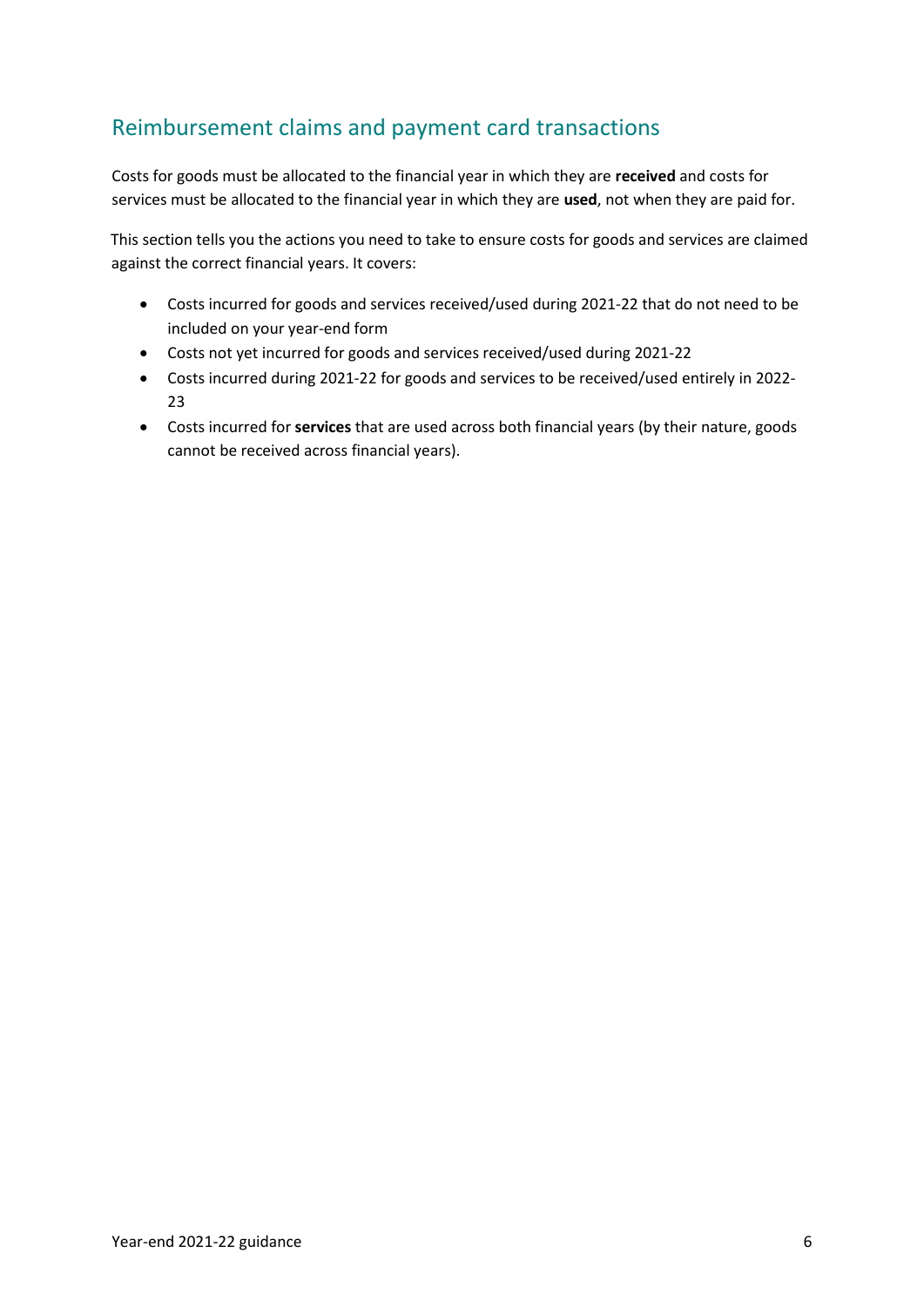## <span id="page-6-0"></span>Costs incurred for goods and services received during 2021-22

Where you incurred costs for goods received or services used before 31 March 2022, you should endeavour to submit the claims by the **23:59 31 March 2022**.

**If you are unable to submit the claim before by 31 March, you will need to add the cost to your year-end form to ask IPSA to move the cost back to 2021-22. We will check this information against claims submitted after 31 March 2022 and before the 13 May.**

**Once you have completed and submitted your year-end form, we need you to do the following:**

| <b>Type of claim</b>       | Action required to allocate costs to 2021-22                                                                                                                                                                                                                                                                                                                                                                                                                              |  |              |  |                               |
|----------------------------|---------------------------------------------------------------------------------------------------------------------------------------------------------------------------------------------------------------------------------------------------------------------------------------------------------------------------------------------------------------------------------------------------------------------------------------------------------------------------|--|--------------|--|-------------------------------|
| <b>Reimbursement claim</b> | Where you have received an invoice (after the 31 March 2022) for any goods<br>received or services used during the financial year 2021-22 you should<br>submit a reimbursement claim in enough time to allow the claim to be fully<br>approved by IPSA by 23:59 13 May 2022 to ensure these costs will be<br>allocated to the 2021-22 budgets.<br>The expense line date (highlighted in the screen below) on your claims<br>should be entered as 31 March 2022 or before. |  |              |  |                               |
| What did you spend?        |                                                                                                                                                                                                                                                                                                                                                                                                                                                                           |  |              |  |                               |
| Category                   |                                                                                                                                                                                                                                                                                                                                                                                                                                                                           |  | Expense date |  | Description                   |
| Hotel - London             |                                                                                                                                                                                                                                                                                                                                                                                                                                                                           |  | 25/03/2022   |  | [Please give reason for stay] |
|                            |                                                                                                                                                                                                                                                                                                                                                                                                                                                                           |  |              |  |                               |
| <b>Payment card</b>        | Where transactions on your payment card are for any goods received or<br>services used during the financial year 2021-22, you should reconcile these<br>lines by submitting evidence in enough time to allow the lines to be fully<br>approved by IPSA by 23:59 on 29 April for all claim lines to allocate these<br>costs to 2021-22 budgets.                                                                                                                            |  |              |  |                               |

All valid claims with an expense line date of 31 March 2022 or before submitted by **23:59 13 May 2022** and included on your year-end form, if necessary, will be accrued into 2021-22.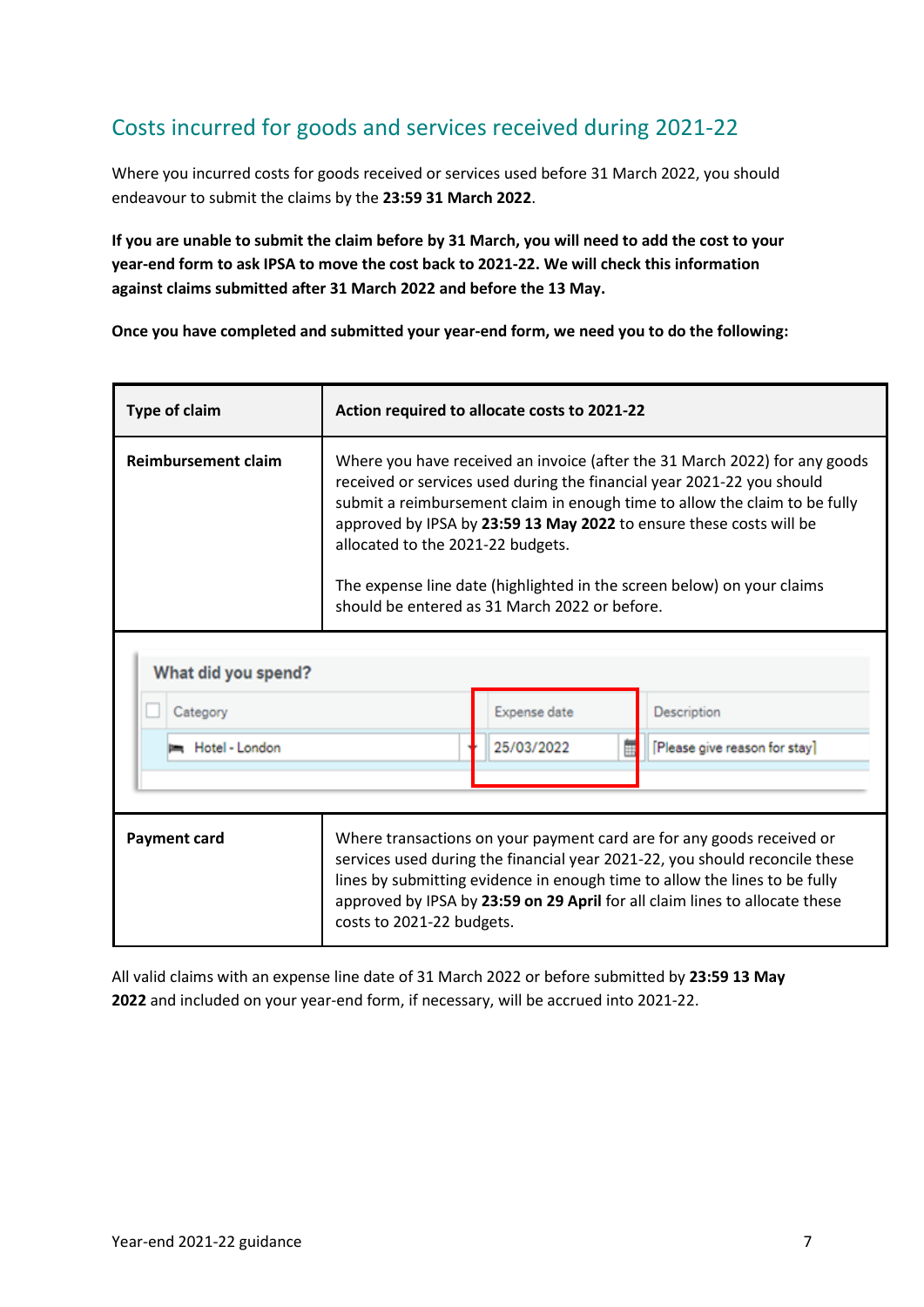## <span id="page-7-0"></span>Costs not yet incurred for goods and services received in 2021-22

You may have received goods and used services before 31 March 2022 but not have paid for them by this date. You must notify IPSA that you will make future payments for them to ensure they are allocated to the correct financial year. This table tells you the actions you need to take.

| <b>Type of claim</b> | Action required to allocate cost to the 2021-22                                                                                                                                                                                                                                                                                                                                                                                                                                                                                                                                                                                                                                                                                                                                                                                                                                                                      |                 |                                 |  |
|----------------------|----------------------------------------------------------------------------------------------------------------------------------------------------------------------------------------------------------------------------------------------------------------------------------------------------------------------------------------------------------------------------------------------------------------------------------------------------------------------------------------------------------------------------------------------------------------------------------------------------------------------------------------------------------------------------------------------------------------------------------------------------------------------------------------------------------------------------------------------------------------------------------------------------------------------|-----------------|---------------------------------|--|
| <b>Reimbursement</b> | If by the 31 March you haven't received an invoice for any goods or services used<br>during the financial year 2021-22, and you are therefore unable to submit a claim,<br>you must notify IPSA by completing and submitting to the year-end form IPSA by<br>23:59 Thursday 14 April 2022. The form (including instructions) is available at:<br>https://www.ipsaonline.org.uk/guidance/reports-and-budgeting<br>Where you receive an invoice (after the 31 March 2022) for any goods received or<br>services used during the financial year 2021-22 and included on the year-end form,<br>you should submit a reimbursement claim by 23:59 13 May 2022 to ensure these<br>costs will be allocated to the 2021-22 budgets.<br>To ensure the information can be accounted for in 2021/22.<br>The expense line date (highlighted in the screen below) on these claims should be<br>entered as 31 March 2022 or before. |                 |                                 |  |
| What did you spend?  |                                                                                                                                                                                                                                                                                                                                                                                                                                                                                                                                                                                                                                                                                                                                                                                                                                                                                                                      |                 |                                 |  |
| Category             |                                                                                                                                                                                                                                                                                                                                                                                                                                                                                                                                                                                                                                                                                                                                                                                                                                                                                                                      | Expense date    | Description                     |  |
| ▲ Vehicle hire cost  |                                                                                                                                                                                                                                                                                                                                                                                                                                                                                                                                                                                                                                                                                                                                                                                                                                                                                                                      | 31/03/2022<br>Ħ | [Please give reason for travel] |  |
|                      |                                                                                                                                                                                                                                                                                                                                                                                                                                                                                                                                                                                                                                                                                                                                                                                                                                                                                                                      |                 |                                 |  |
|                      |                                                                                                                                                                                                                                                                                                                                                                                                                                                                                                                                                                                                                                                                                                                                                                                                                                                                                                                      |                 |                                 |  |
| <b>Payment card</b>  | Any costs on your March payment card for 2021-22 must be reconciled and<br>approved by IPSA by 29 April 2022. All costs that are reconciled and approved by<br>IPSA by 29 April 2022 will automatically be allocated to your 2021-22 budget unless<br>you ask us to allocate them to 2022-23 on your year-end form.<br>Any March payment card costs not reconciled by 29 April will be automatically<br>allocated to the 2022-23 financial year if reconciled thereafter. In line with our<br>payment card policy, if the lines are not reconciled by 30 May, the lines will be<br>marked as 'cost not reconciled' by IPSA and the amount will be due for repayment to<br>IPSA).                                                                                                                                                                                                                                     |                 |                                 |  |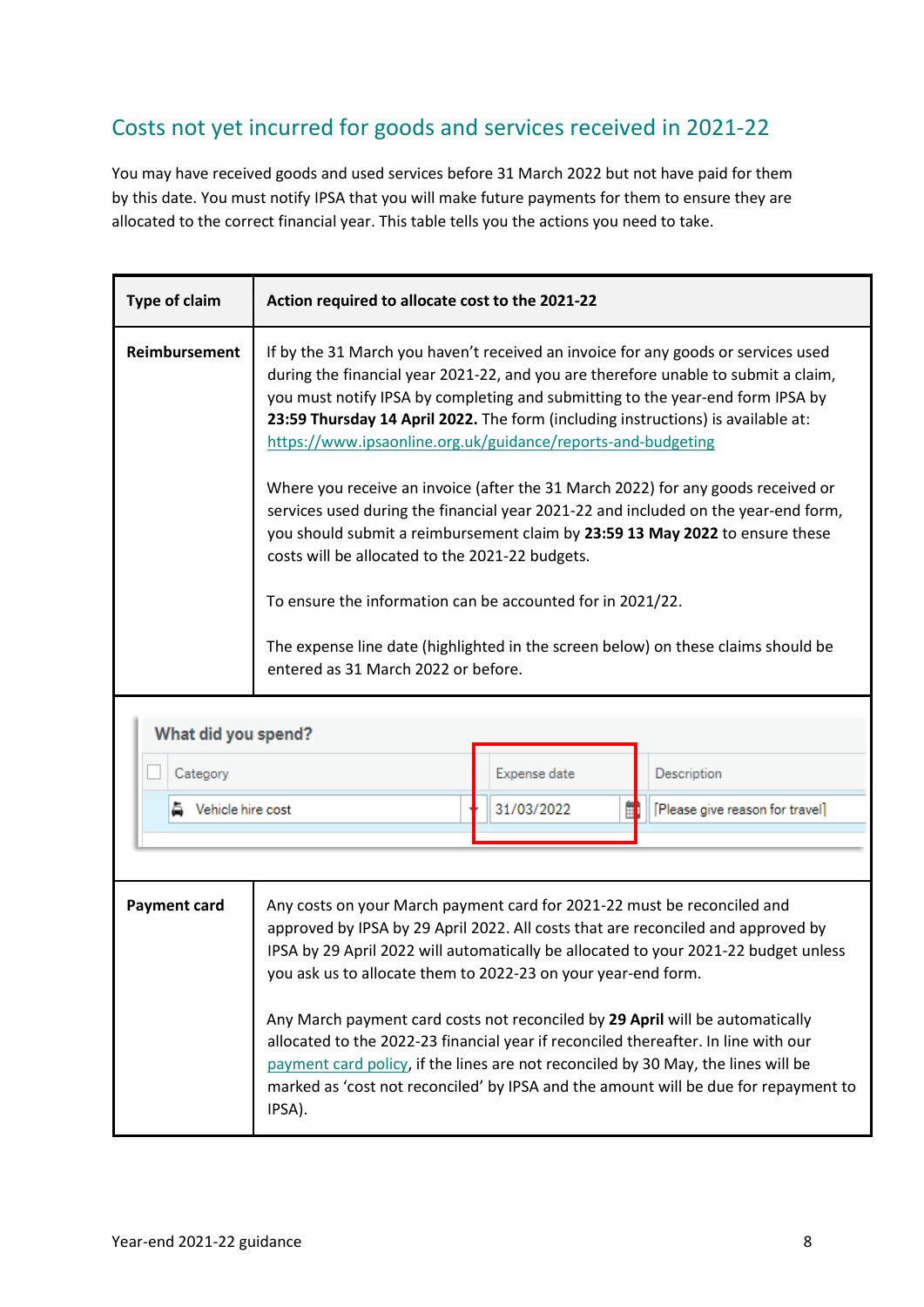Year-end forms will be reviewed against claims submitted by the **13 May deadline** to ensure that the estimation of the cost is reasonable, and that the expenditure is allocated accordingly.

IPSA may have follow up queries on your year-end form. Failure to provide this additional information will result in the queried costs either being allocated to 2022-23 or rejected.

If you send a year-end form to us, please ensure:

- **You submit a claim for each line on the year-end form before the 13 May deadline to allow time for IPSA to approve it by 13 May and that the claim has an expense line date of the 31 March or before.**
- **You have sufficient budget left for the full cost before submitting the form.**

You are responsible for ensuring you have sufficient 2021-22 budget to accommodate any accrued costs and we will move costs that you have asked us to move, even if it causes an overspend, which you may then be required to repay to IPSA. If we identify a potential overspend, we will contact you as part of our review of the YE forms.

If you are concerned that you may not have sufficient budget remaining to cover the costs on your year-end form, you ca[n book a call](https://outlook.office365.com/owa/calendar/IPSABookings@theipsa.org.uk/bookings/) with your IPSA Account Manager for individual support. Our phone lines are also open Monday to Friday.

**All valid claims with an expense line date of pre-31 March 2022 submitted and approved by 23:59 13 May 2022 and included on your year-end form will be accrued into 2021-22.**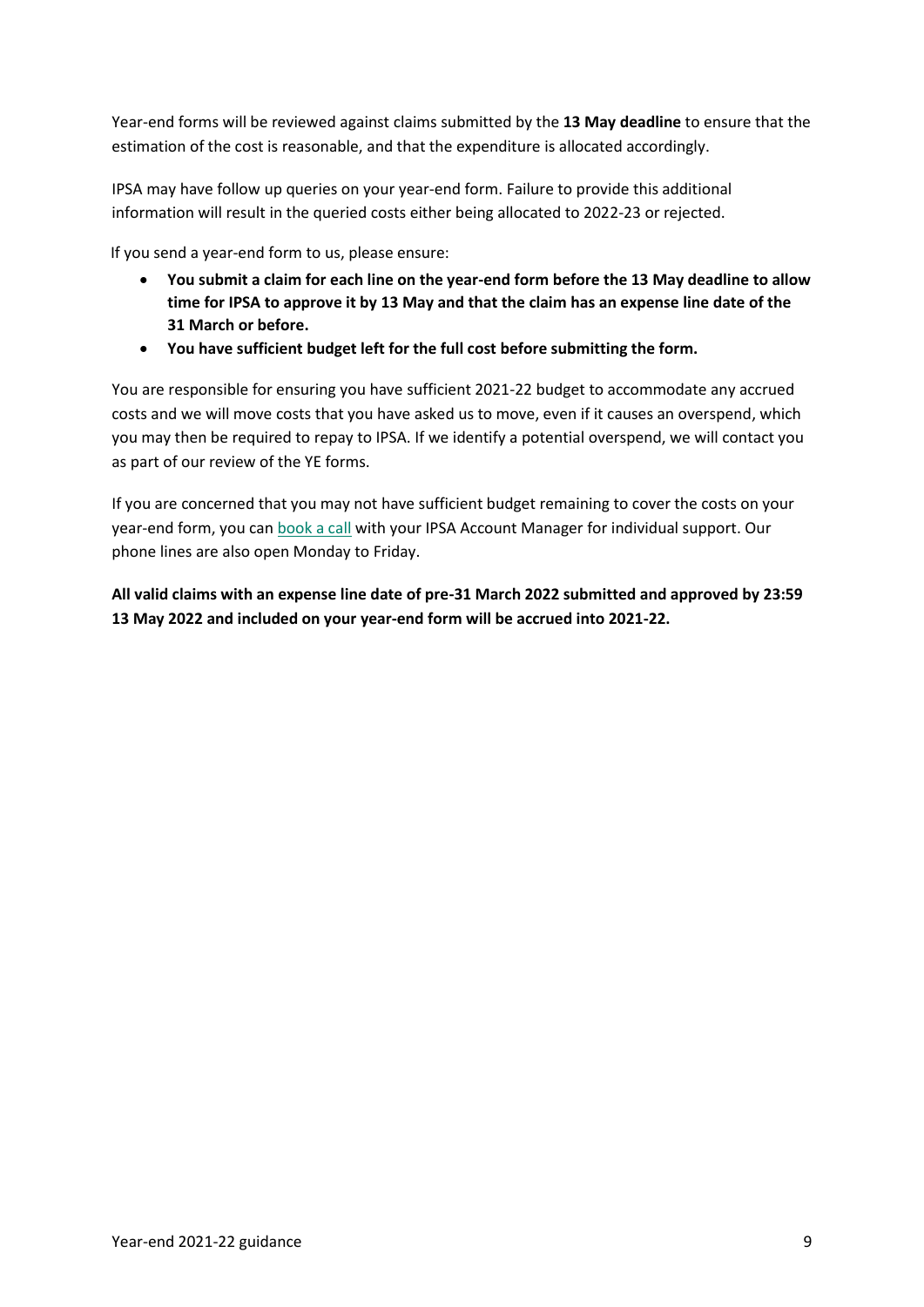## <span id="page-9-0"></span>Costs incurred in 2021-22 for services to be used entirely in 2022-23

You may have already paid for services that will not be used until after 1 April 2022, in the new financial year. You must ensure they are allocated to the correct financial year. This table tells you the actions you need to take.

Business costs that will require you to put the period the service relates to include:

- Council Tax
- Insurance buildings
- Insurance contents
- Rent
- Service charge & ground rent
- Utilities
- Business rates
- TV licence
- Equipment hire
- Landline phone & internet rental & usage
- Mobile telephone contract & usage
- Security further measures
- Security recommended measures
- Pooled staffing service

| <b>Type of claim</b>     | Action required to allocate cost to 2022-23                                                                                                                                                                                                                                                                                                                                                                              |                                                                 |   |                                |
|--------------------------|--------------------------------------------------------------------------------------------------------------------------------------------------------------------------------------------------------------------------------------------------------------------------------------------------------------------------------------------------------------------------------------------------------------------------|-----------------------------------------------------------------|---|--------------------------------|
| Reimbursement            | If between now and the 31 March you submit a claim for services which<br>relates entirely to a period beginning on or after 1 April 2022, these should<br>be submitted with an expense line date (highlighted in the screen below)<br>after 1 April 2022.<br>You must notify IPSA of this by completing the year-end form, which must be<br>received by IPSA by 23:59 Thursday 14 April 2022. This will ensure that your |                                                                 |   |                                |
|                          |                                                                                                                                                                                                                                                                                                                                                                                                                          | claims are correctly apportioned to the correct financial year. |   |                                |
| What did you spend?      |                                                                                                                                                                                                                                                                                                                                                                                                                          |                                                                 |   |                                |
| Category                 |                                                                                                                                                                                                                                                                                                                                                                                                                          | Expense date                                                    |   | Description                    |
| <b>Train travel</b><br>⊌ |                                                                                                                                                                                                                                                                                                                                                                                                                          | 06/04/2022                                                      | 臝 | Please give reason for travel] |
|                          |                                                                                                                                                                                                                                                                                                                                                                                                                          |                                                                 |   |                                |
| <b>Payment card</b>      | If you have reconciled a transaction on your payment card with a transaction<br>date of 31 March 2022 or before which relates entirely to the next financial<br>year (2022-23), you must notify IPSA by completing the year-end form, which<br>must be received by IPSA by 23:59 Thursday 14 April 2022. This will ensure<br>that your claims are apportioned to the correct financial years.                            |                                                                 |   |                                |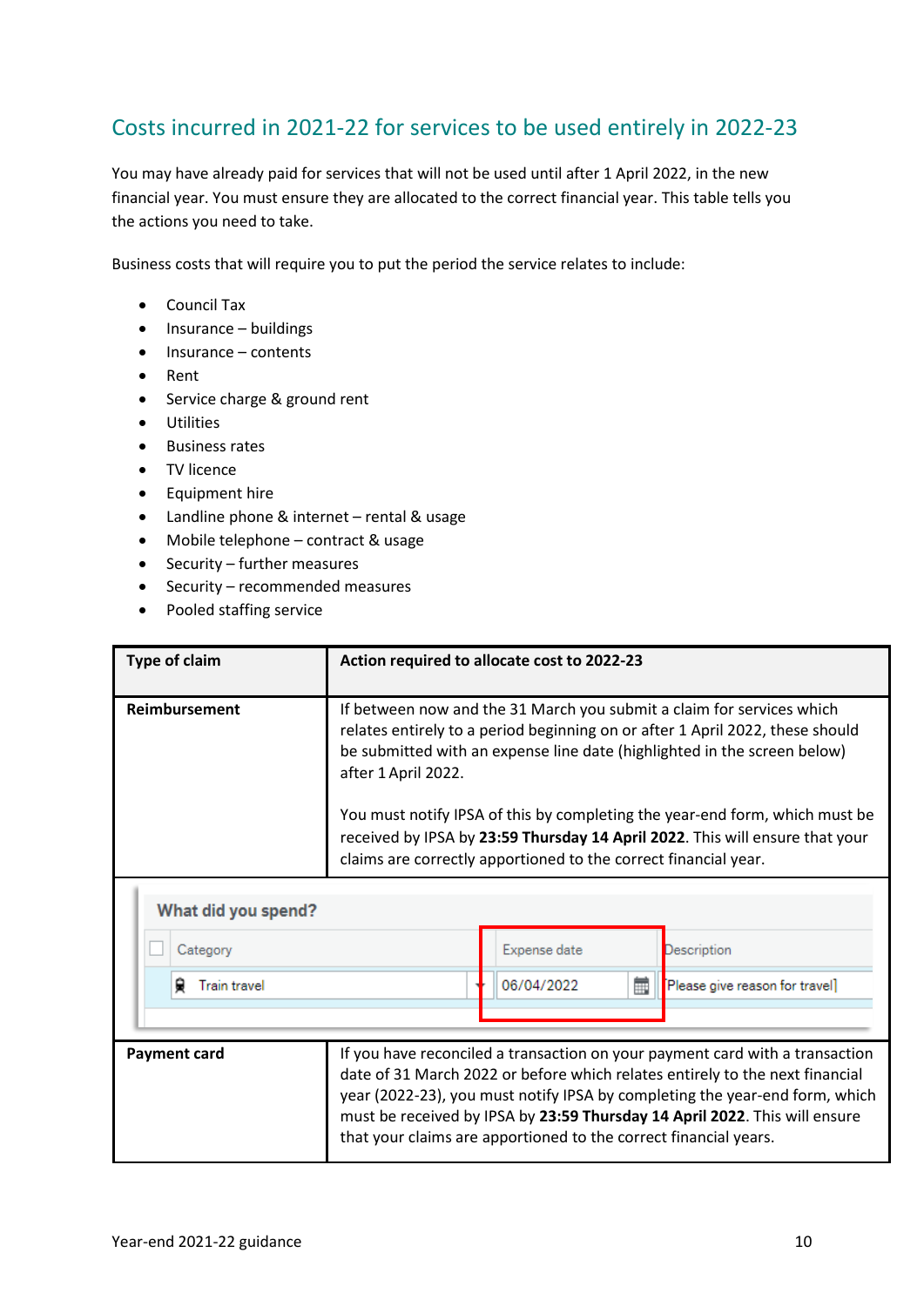## <span id="page-10-0"></span>Costs incurred for services that are used across both financial years

You may receive services used across both financial years. This table tells you the actions you need to take for these costs. Business costs that may span more than one year include:

- Insurance buildings
- Insurance contents
- Rent
- Service charge & ground rent
- Utilities
- Business rates
- TV licence
- Equipment hire
- Landline phone & internet rental & usage
- Mobile telephone contract & usage
- Security further measures
- Security recommended measures
- Pooled staffing service

| <b>Type of claim</b> | Action required to allocate cost to 2021-22                                                                                                                                                                                                                                                                                                                                                        |  |  |
|----------------------|----------------------------------------------------------------------------------------------------------------------------------------------------------------------------------------------------------------------------------------------------------------------------------------------------------------------------------------------------------------------------------------------------|--|--|
| <b>Reimbursement</b> | If between now and 23:59 31 March 2022, you incur a cost for services, contracts, or<br>subscriptions (such as business rates) that span both financial years, you should<br>submit the claim as soon as possible and no later than 13 May 2022.                                                                                                                                                   |  |  |
|                      | You should also include these on the year-end form which will allow IPSA to<br>apportion the costs between 2021-22 and 2022-23. This will be done where the<br>combination of the supply start period and the number of months means that this<br>spans both financial years.                                                                                                                      |  |  |
|                      | You should make a reasonable assessment of how to allocate the amount (for<br>example, based on the number of days that fall within each financial year or the<br>number of journeys), splitting the claim accordingly.                                                                                                                                                                            |  |  |
|                      | If you have already submitted a claim, you should include these on the year-end<br>form which will allow IPSA to apportion the costs between 2021-22 and 2022-23.<br>This will be done where the combination of the supply start period and the number<br>of months means that this spans both financial years.                                                                                    |  |  |
| <b>Payment card</b>  | If you have a transaction to be reconciled on your payment card with a transaction<br>date of 31 March 2022 or before which relates partly to the next financial year<br>(2022-23) you must notify IPSA by completing the year-end form, which must be<br>received by IPSA by 23:59 Thursday 14 April 2022. This will ensure that your claims<br>are correctly apportioned to the financial years. |  |  |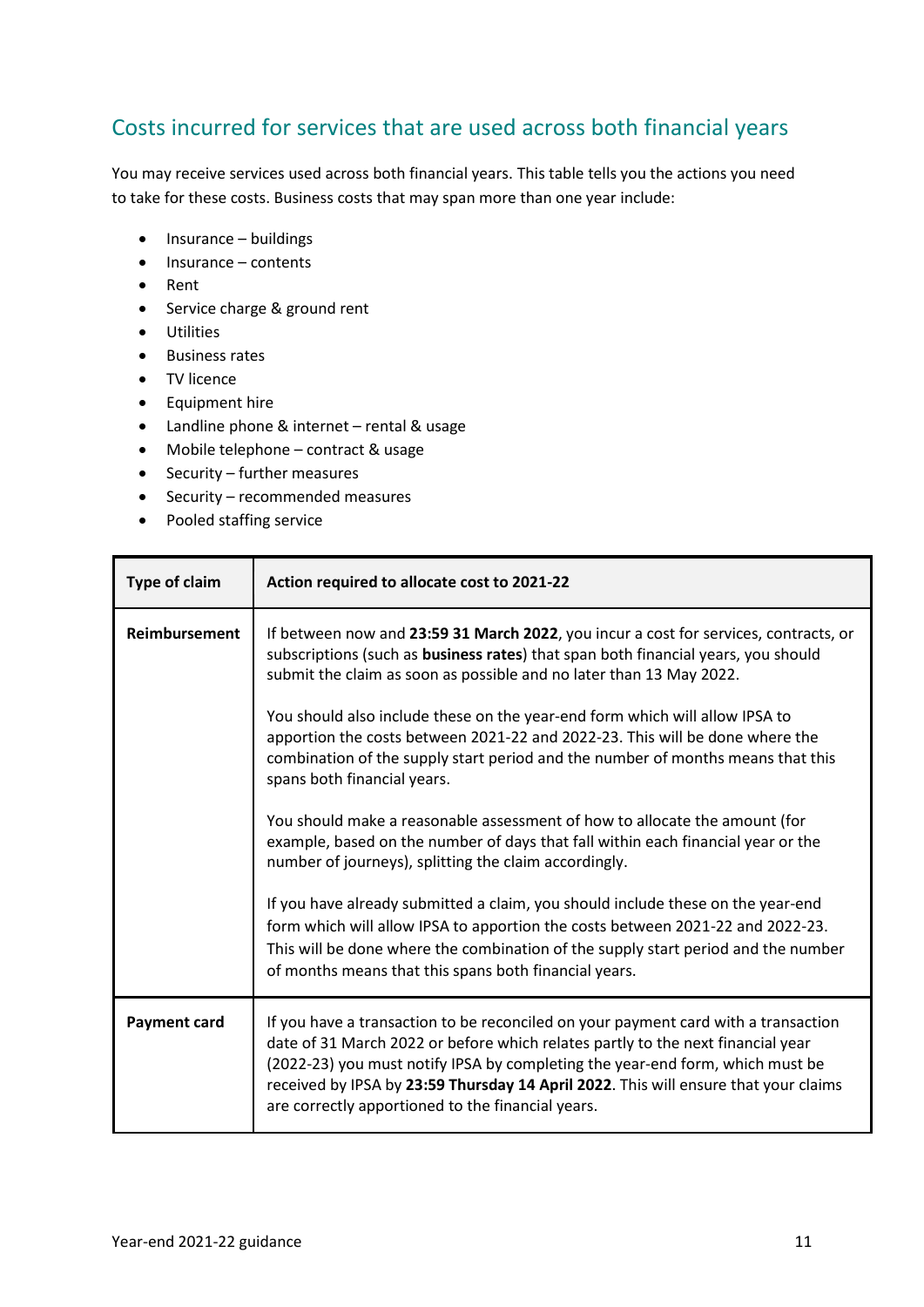## <span id="page-11-0"></span>Direct suppliers

IPSA pays several suppliers directly for goods and services you may receive or use.

This table tells you how we will allocate costs for direct suppliers.

| <b>Direct payment</b><br>type   | <b>Supplier</b>                                                 | How the costs will be allocated                                                                                                                                                                                                                                                                                                                                                                                                                                                                                                                                                                                                                                                                                                                                                                                                                                    |
|---------------------------------|-----------------------------------------------------------------|--------------------------------------------------------------------------------------------------------------------------------------------------------------------------------------------------------------------------------------------------------------------------------------------------------------------------------------------------------------------------------------------------------------------------------------------------------------------------------------------------------------------------------------------------------------------------------------------------------------------------------------------------------------------------------------------------------------------------------------------------------------------------------------------------------------------------------------------------------------------|
| Payment card                    | <b>Barclaycard</b>                                              | Please ensure that you read the additional guidance above on<br>payment card lines. Do not assume that the transaction will be<br>allocated to the year that you expect.<br>Any costs on your March payment card for 2021-22 must be<br>reconciled and approved by IPSA by 29 April 2022. All costs that<br>are reconciled and approved by IPSA by 29 April 2022 will<br>automatically be allocated to your 2021-22 budget unless you<br>ask us to allocate them to 2022-23 on your year-end form.<br>Any March payment card costs not reconciled by 29 April will be<br>automatically allocated to the 2022-23 financial year if<br>reconciled thereafter. In line with our payment card policy, if the<br>lines are not reconciled by 30 May, the lines will be marked as<br>"cost not reconciled" by IPSA and the amount will be due for<br>repayment to IPSA). |
| Rental payments<br>to landlords | Your landlord                                                   | If we pay your rent to your landlord on your behalf IPSA will<br>apportion the final rental payment we make in 2021-22 to the<br>appropriate financial years on your behalf. This will be done<br>based on the period that final rental payment covers and the<br>number of days of this period that are in 2021-22 and 2022-23.<br>Please note that if you claim for your rent via reimbursement,<br>you will need to submit a year-end form to request any changes<br>to the years in which the rent is allocated.                                                                                                                                                                                                                                                                                                                                               |
| Stationery (XMA,<br>Commercial) | XMA,<br>Commercial,<br><b>Banner</b>                            | IPSA will allocate the cost to the financial year in which you<br>made the order.                                                                                                                                                                                                                                                                                                                                                                                                                                                                                                                                                                                                                                                                                                                                                                                  |
| Travel (Trainline)              | Trainline, Reed<br>& Mackay<br>(Parliamentary<br>Travel Office) | IPSA will allocate the cost to the year that the journey is taken.                                                                                                                                                                                                                                                                                                                                                                                                                                                                                                                                                                                                                                                                                                                                                                                                 |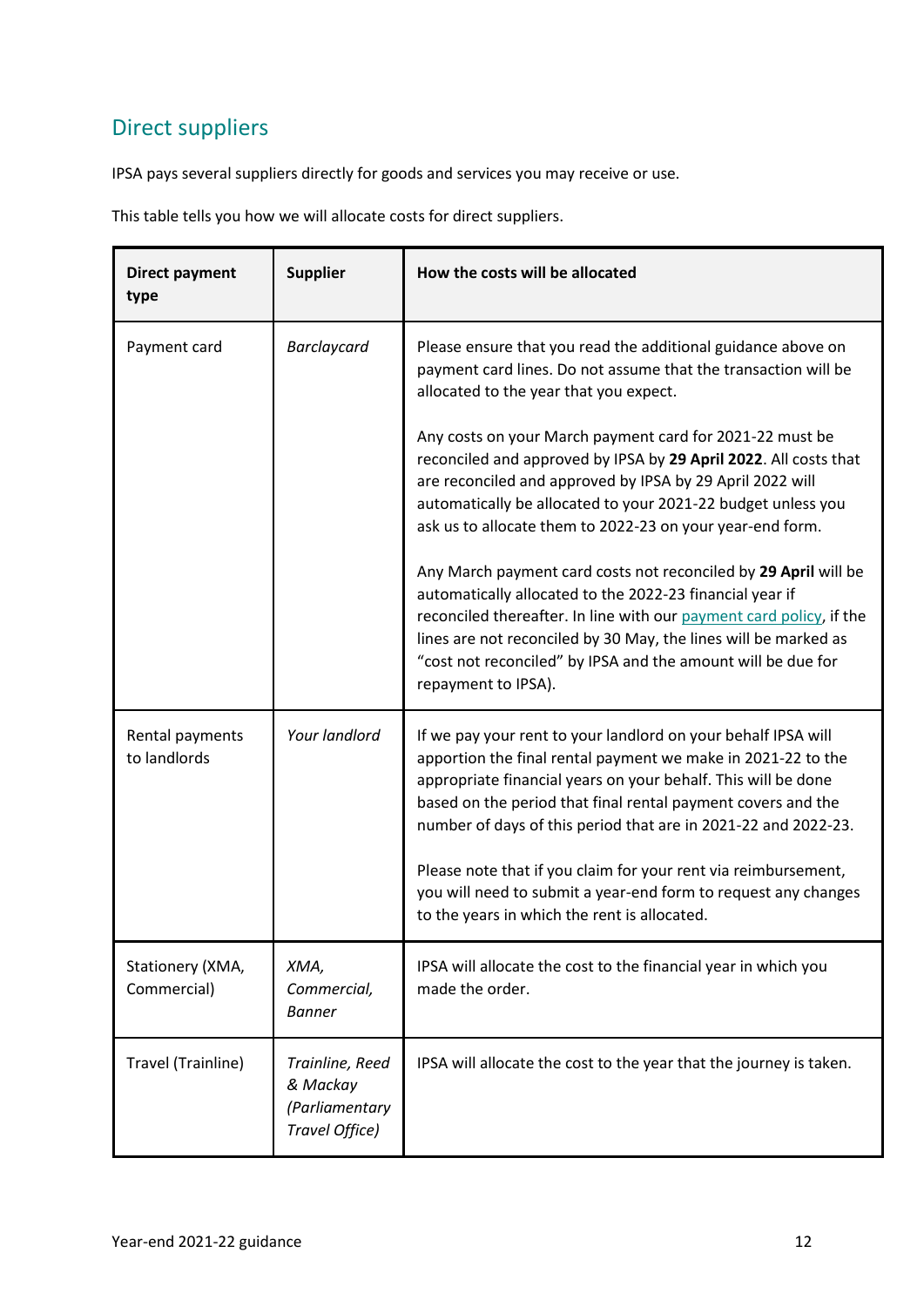## <span id="page-12-0"></span>Payroll

We will automatically allocate any timesheets and/or pay arrears paid in April, but which relate to the 2021-22 financial year, against your 2021-22 staffing budget. You should endeavour to submit all prior year pay related costs before the 14 April deadline.

However, the year-end form must be completed and received by IPSA by 23:59 Thursday 14 April 2022 for the following:

- Reward and Recognition payments to staff members that are to be paid in April and May 2022 salaries but which you want to allocate against your 2021-22 staffing budget.
- Timesheets authorised **after 17.00 on 14 April 2022**, that are to be paid in May 2022 salaries, but which you want to allocate to your 2021-22 staffing budget.
- Any late pay arrears, that are to be paid in May salaries, but which you want to allocate against your 2021-22 staffing budget (for example, a March new-starter staff member not paid at all until May, where you want the proportion of salary paid for March 2022 to come from 2021-22 budget).
- Notifying IPSA of the allocation of costs between staffing or covid staffing budget.

**Important:** The year-end form will not in itself ensure that staff members are paid accordingly. You must also submit the usual forms (for example, reward and recognition form, timesheets, and/or any new starter documentation) as soon as possible, and by the normal payroll deadlines.

If you do submit the year-end form for payroll costs, you must send other payroll forms by **13 May 2022 payroll cut-off date. If the payroll forms are received after this** the cost will not be moved to 2021-22 and the cost will come from the 2022-23 staffing budget. If you send a year-end form to us, please ensure you check that you have sufficient budget left in your staffing budget for the full cost before submitting the form; IPSA is not responsible for ensuring you have sufficient 2021-22 budget to accommodate these costs and will not apportion costs across years to prevent budget overspends.

The year-end form will be the basis of the May payments. The values on the year-end forms need to be as accurate as possible to ensure costs are allocated correctly. You can [book a call](https://outlook.office365.com/owa/calendar/IPSABookings@theipsa.org.uk/bookings/) with payroll for assistance in calculating the costs to be included on the year-end form.

MPs and staff will be able to access P60s online by the end of May 2022. You will no longer receive a P11D for your taxable annual expenditure as tax on these costs has been deducted via payroll over the course of the year; where tax has been deducted you will have been able to access monthly statements online.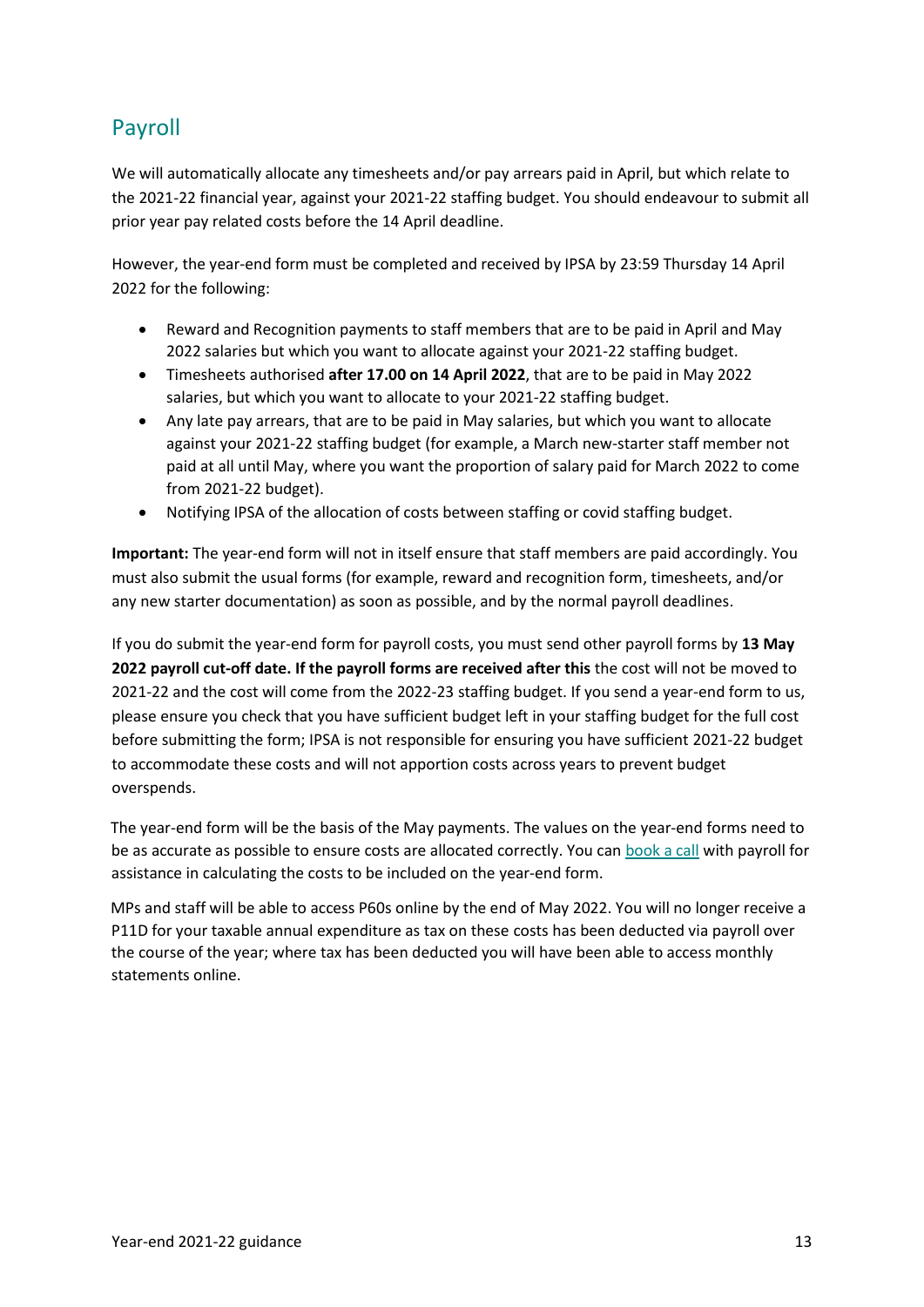## <span id="page-13-0"></span>Preventing 2021-22 budget overspends

You should continue to actively monitor your spending, including payment card use and direct payments. Any overspends that arise against your budgets will be repayable.

Some key tips:

- Make sure all claims and payment card lines are completed before the deadlines listed above.
- Make all repayments to IPSA for any money owed.
- Complete a year-end form to make sure the costs are allocated to the correct financial year.
- Action all credit notes and tasks in IPSA Online.

We are keen to help you through the year-end process. If you are concerned about an overspend, you can [book a call](https://outlook.office365.com/owa/calendar/IPSABookings@theipsa.org.uk/bookings/) with your IPSA Account Manager or Payroll Officer for individual support. Our phone lines are also open Monday to Friday.

IPSA will aim to provide you with a final 2021-22 budgetary position by the end of August 2022, at the latest. Credit notes will be raised during July and August 2022 for all budget overspends that have been identified. Repayments must be made within 30 days of being notified.

If you think there is an exceptional circumstance that may cause you to overspend your budget, you are able to submit a contingency application.

Please refer to the [guidance on the contingency process which is available on the IPSA website.](https://www.ipsaonline.org.uk/guidance/requesting-extra-budget)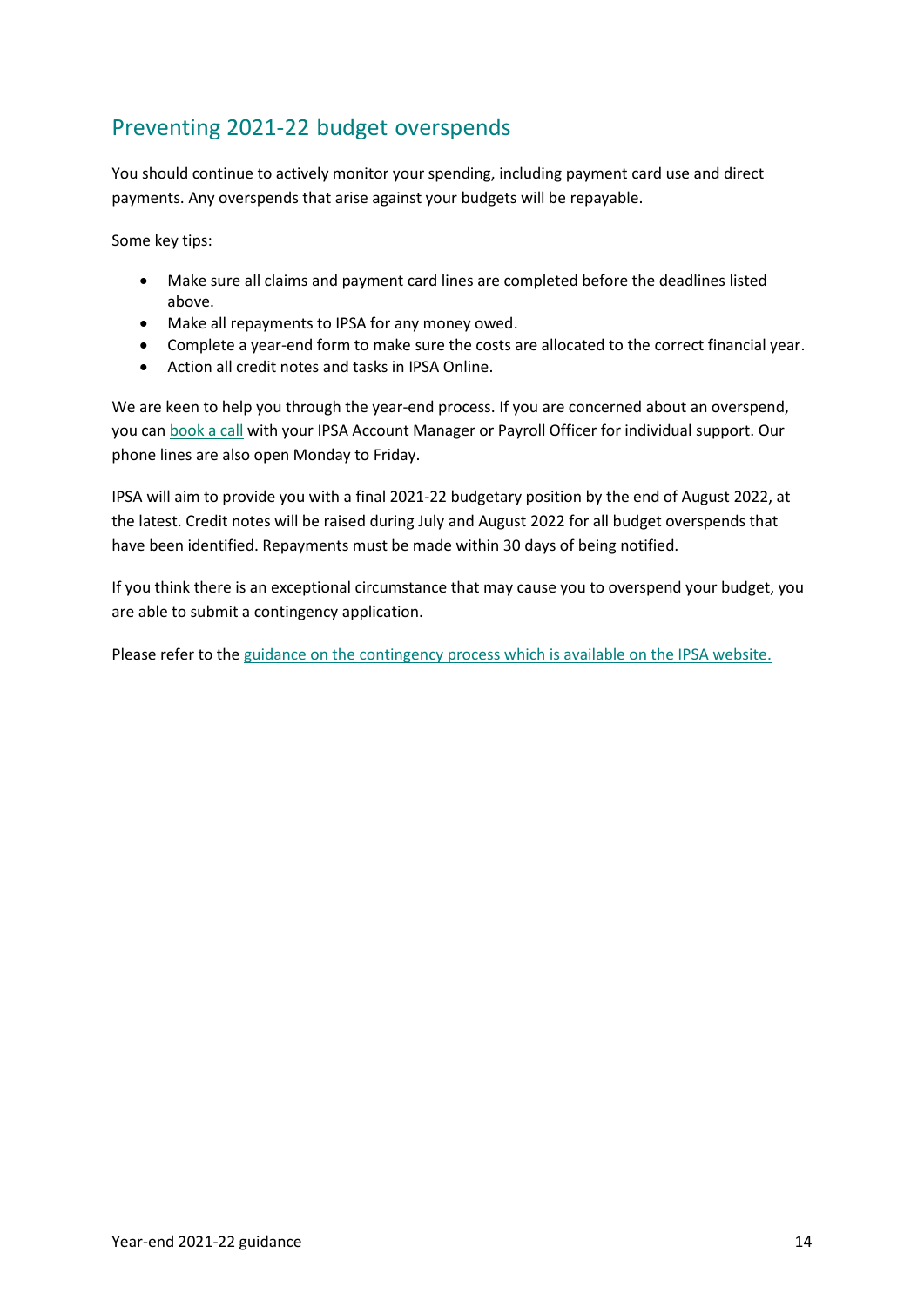### <span id="page-14-0"></span>Repayments owed to IPSA

Repayments outstanding as of **31 March 2022** will not be written off. These balances will continue to be recovered in accordance with our Debt and Monies Owed Policy.

You should be aware that monies owed to IPSA are subject to release if requested under the Freedom of Information Act 2000.

To find out what you owe IPSA, you can check **MPD Repayments Due** on your dashboard.

The year-end form can be completed by either the MP or their nominated proxy and should be submitted to [info@theipsa.org.uk](mailto:info@theipsa.org.uk)

All completed year-end forms must be received by 23:59 on Thursday 14 April 2022. Anything received after this deadline cannot be considered.

Should you have any queries please email your Account Manager or the Payroll Team.

Details of how to contact IPSA [can also be found on our website.](https://www.ipsaonline.org.uk/contact-us)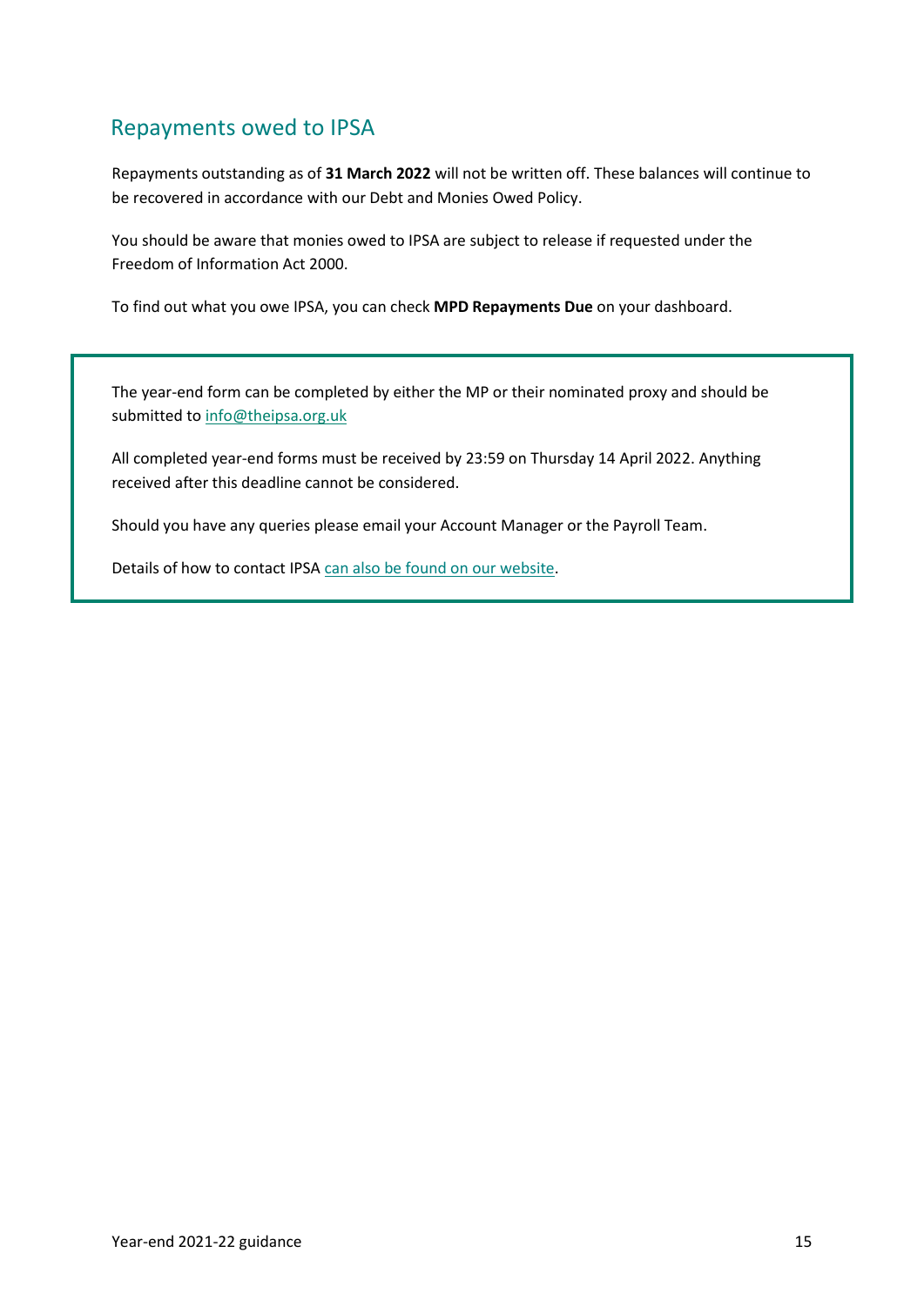## <span id="page-15-0"></span>Annex A: When you should use the year-end form

| <b>Type of</b><br>form                  | When to use                                                                                                                                                                                                                                                                                                                 |
|-----------------------------------------|-----------------------------------------------------------------------------------------------------------------------------------------------------------------------------------------------------------------------------------------------------------------------------------------------------------------------------|
| Goods and<br><b>Services</b>            | Where you have received a good or used a service before 31 March 2022 (i.e. relates to<br>financial year 2021-22) but you are unable to submit a claim before 23:59 31 March 2022                                                                                                                                           |
|                                         | Where you have submitted a claim after 31 March 2022 with an expense line date of<br>after 1 April 2022 which relates to goods received or services utilised before 31 March<br>2022                                                                                                                                        |
|                                         | If you incur payment card transactions that have transaction dates after 31 March 2022,<br>and which relate to goods received or services utilised wholly or partly in the financial<br>year 2021-22.                                                                                                                       |
|                                         | If payment card transactions have dates before 31 March 2022, which relate to goods<br>which will be received, or services utilised wholly or partly after 1 April 2022.                                                                                                                                                    |
|                                         | You have submitted a claim before year-end that is for a good to be received or service to<br>be utilised wholly or in part after 1 April 2022 (i.e., relates to financial year 2022-23), for<br>example service charges.                                                                                                   |
|                                         | Where IPSA will receive funds on your behalf from a third party after 1 April 2022 which<br>relate to 2021-22.                                                                                                                                                                                                              |
|                                         | Where IPSA will receive funds before 31 March 2022 which relate to the 2022-23<br>financial year (between 1 April 2022 and 31 March 2023).                                                                                                                                                                                  |
| Payroll<br>accruals<br>year-end<br>form | Any late pay arrears that are to be paid in April or May 2022 salaries, but which you want<br>to allocate against your 2021-22 staffing budget (for example, a March new-starter staff<br>member not paid at all until May, where you want the proportion of salary relating to<br>March 2022 to come from 2021-22 budget). |
|                                         | Reward and Recognition payments to staff members that are to be paid in April or May<br>2022 salaries, but which you want to allocate against your 2021-22 staffing budget.                                                                                                                                                 |
|                                         | Timesheets which are not submitted and authorised by 14 April 2022, but which you<br>want to allocate to your 2021-22 staffing budget.                                                                                                                                                                                      |

As a summary, the year-end form should be used in the following circumstances: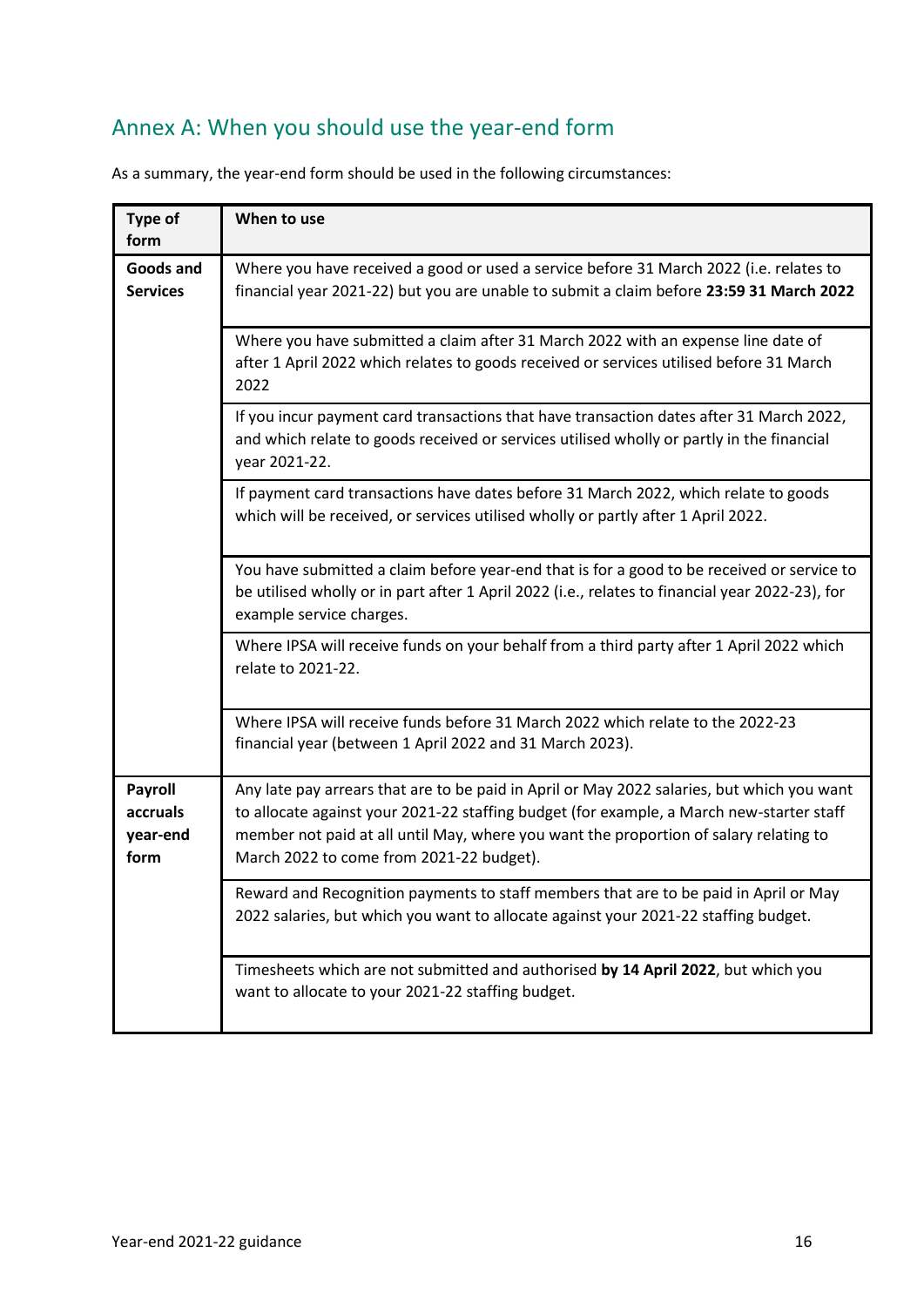## <span id="page-16-0"></span>Annex B: How costs will be allocated across financial years

| <b>Aspect</b>                             | Area                    | Areas that will be moved                                                                                                                             |
|-------------------------------------------|-------------------------|------------------------------------------------------------------------------------------------------------------------------------------------------|
| <b>Costs that</b><br>will be              | Reimbursement<br>claims | All claims submitted before 31 March 2022 with an expense line date<br>of 31 March 2022 or before.                                                   |
| allocated<br>to 2021-                     |                         | Costs included accordingly on the year-end form.                                                                                                     |
| Direct suppliers<br>22                    |                         | All transactions with an order date of 31 March 2022 or before.                                                                                      |
|                                           |                         | All transactions with a journey date of 31 March 2022 or before.                                                                                     |
|                                           |                         | The portion of the final rental payment paid by IPSA in 2021-22, which<br>relates to the period up to 31 March 2022.                                 |
|                                           |                         | All payment card lines reconciled before 29 April 2022 with a<br>transaction of on or before 31 March 2022.                                          |
|                                           | Payroll                 | Any timesheets and/or pay arrears paid in April or May but which<br>relate to the 2021-22 financial year.                                            |
|                                           |                         | Reward and Recognition payments to staff members paid in April or<br>May included on year-end forms.                                                 |
|                                           |                         | Timesheets paid in May 2022 salaries and included on year-end forms.                                                                                 |
|                                           |                         | Any late pay arrears paid in May salaries, but which you want to<br>allocate against your 2021-22 staffing budget and included on year-end<br>forms. |
| <b>Costs that</b><br>will be<br>allocated | Reimbursement<br>claims | All claims submitted before 31 March 2022 with an expense line date<br>on or after 1 April 2022.                                                     |
| to 2022-<br>23                            |                         | All claims submitted on or after 1 April 2022 if not included on the<br>year-end form.                                                               |
|                                           | Direct suppliers        | All purchases ordered after 23:59 31 March 2022.                                                                                                     |
|                                           |                         | All claims submitted before 23:59 31 March 2022 with supply periods<br>entirely or partly in 2022-23.                                                |
|                                           |                         | All payment card lines reconciled after 23:59 29 April 2022 with an<br>expense line date on or before 31 March 2022.                                 |
|                                           |                         | All payment card lines reconciled before 23:59 Thursday 14 April 2022<br>with supply periods entirely or partly in 2022-23.                          |
|                                           |                         | The portion of the final rental payment paid by IPSA in 2021-22, which<br>relates to the period after 1 April 2022.                                  |
|                                           | Payroll                 | All staff salary costs paid from May 2022 not included on year-end<br>forms                                                                          |

As a summary, this table tells you how costs will be allocated across the financial years: